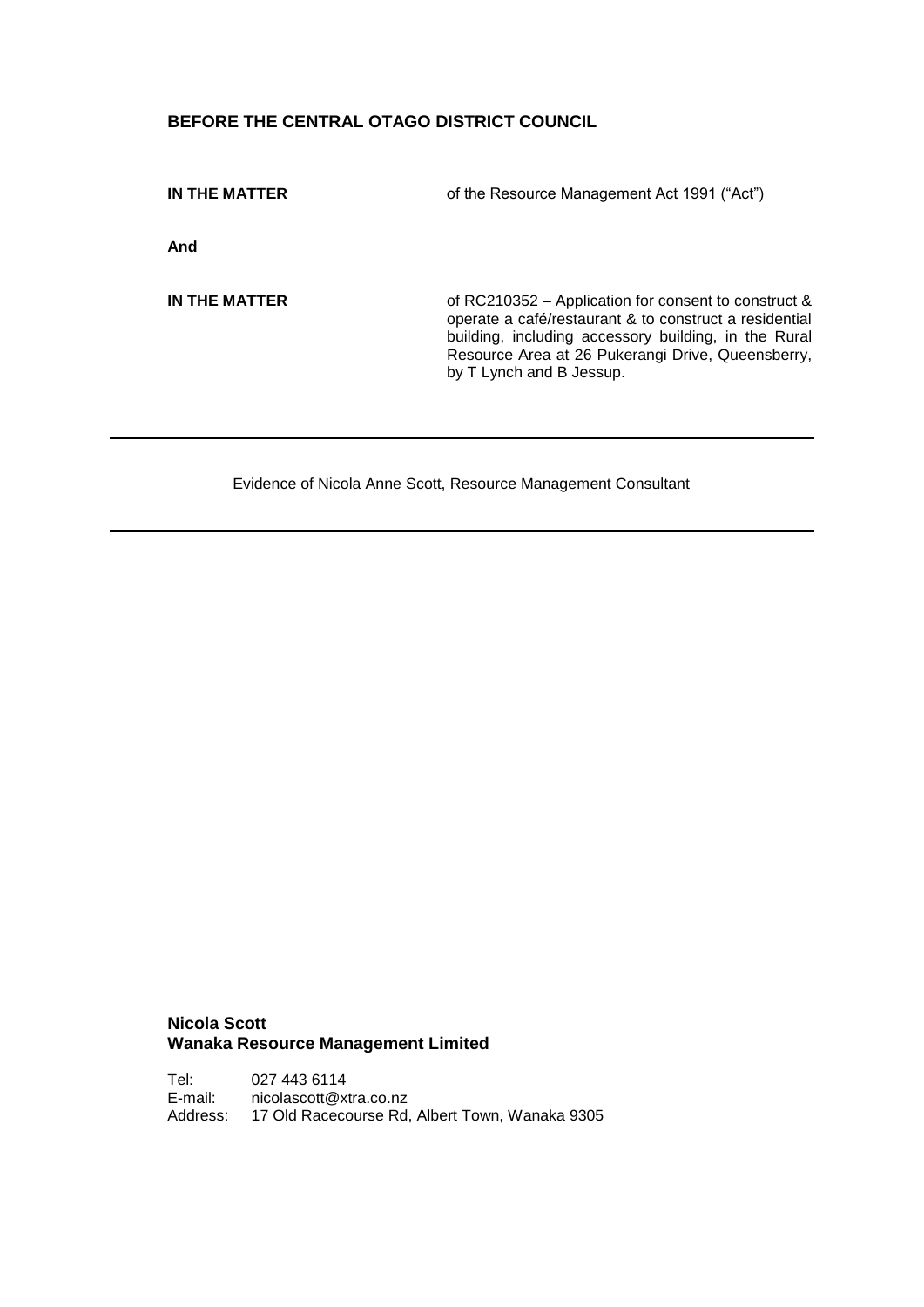#### **Introduction**

- 1. My name is Nicola Scott and I am a Resource Management Consultant, based in Wanaka.
- 2. I have been engaged by the applicants, Mr Tony Lynch and Ms Brenda Jessup, in relation to their proposed café/restaurant and residential unit consent application at Pukerangi Drive, Queensberry.

## **Qualifications and Experience**

- 3. I have 24 years of experience in the resource management field. I obtained a Bachelor of Science Degree from Massey University in 1996.
- 4. I am an independent consultant, trading as Wanaka Resource Management Limited. My work in a Planning role in the Queenstown Lakes/Central Otago area covers the previous 21 years. I spent 12 of those years working part-time for a local surveying and resource management firm, while also engaged in private consultancy. My experience in planning matters has involved work with the Councils of Central Otago, Queenstown Lakes, Mackenzie, Southland and Westland, plus the Otago and Auckland Regional Councils.
- 5. I have previously been employed as a Planner for Civic Corporation Limited (regulatory agent for the Queenstown Lakes District Council) and as a Resource Quality Technician with the Auckland Regional Council.
- 6. I am an Associate member of the New Zealand Planning Institute.
- 7. I have read the Code of Conduct for Expert Witnesses set out in the Environment Court Consolidated Practice Note 2014 and agree to comply with it. This evidence is within my area of expertise and I confirm I have not omitted to consider material facts known to me that might alter or detract from the opinions expressed herein.

#### **Overview of the Proposal**

- 8. The applicants propose to construct a café/restaurant, a separate two-bedroom dwelling and a detached shed. The site buildings are to be located in the south western corner of the lot. The buildings have been designed to resemble rural sheds, with cladding comprising rammed earth, macrocarpa, corten steel and dark grey/brown metal roofing. The applicants seek a lapse period of 10 years for this proposal.
- 9. Please note that the architects have advised a few small, subtle changes to the buildings have been made as they have worked through the Building Consent documentation. Many of these changes have been driven by consultant input, and are for functional purposes. They include a change to the orientation of the small utilities structure on the end of the restaurant building for waste bins, changes to flue extracts, increased width of service driveway, and the like. The revised plans are not ready to submit to Council with this evidence, but will be submitted prior to the hearing. These small additions to the plans do not alter the overall development in any material way.
- 10. The subject site is 7.1970 hectares in area, and is legally described as Lot 2 DP 487254, comprised in Record of Title 696782.
- 11. The site is generally flat in topography with slight undulations and a lower lying area to the south east corner. The site generally comprises grass cover and is separated into two paddocks with a fenceline bisecting the lot west to east. Cattle are grazed in the northern paddock. There are existing areas of trees including mixed natives and exotics, and an orchard.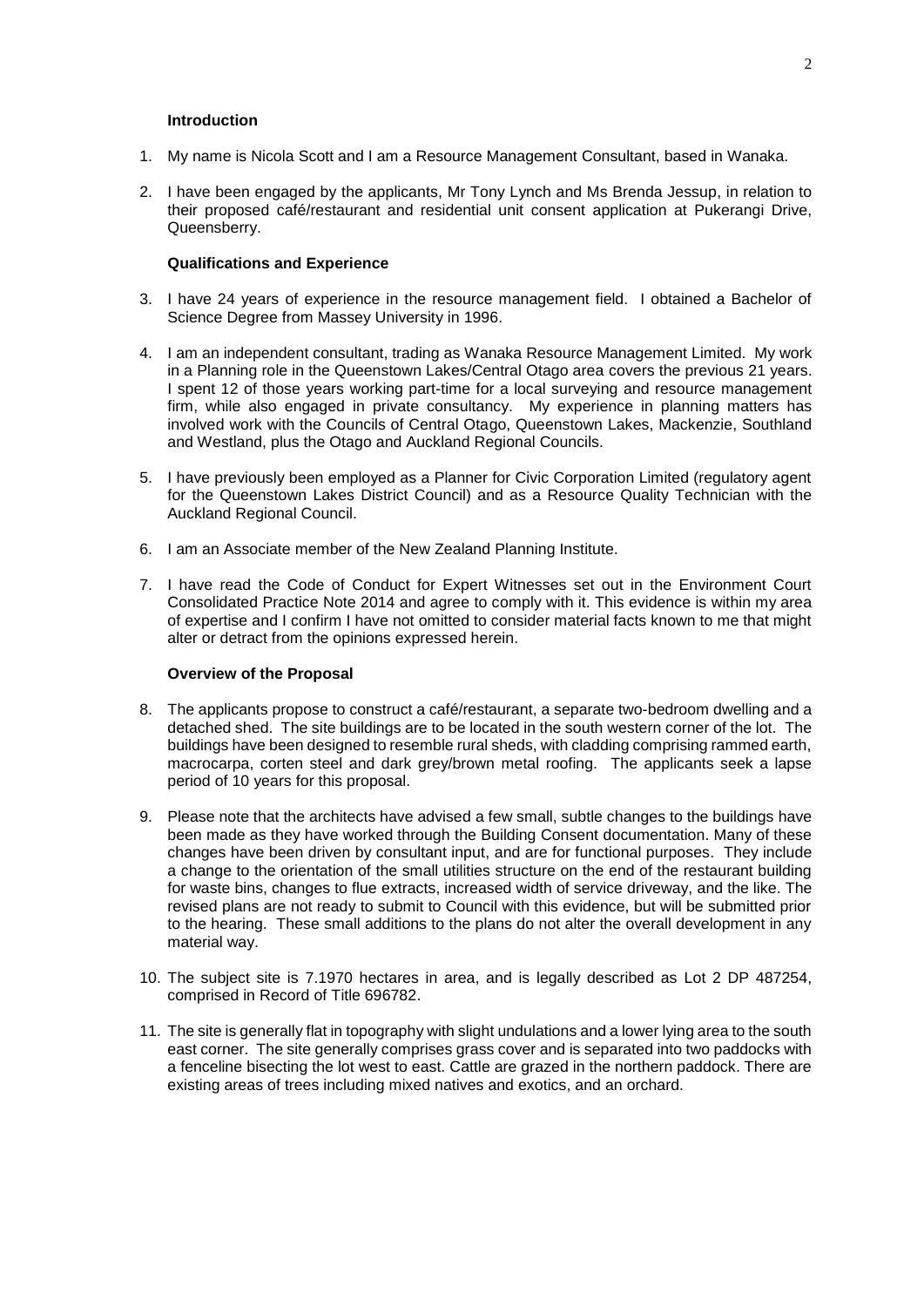- 12. The applicants submitted, as additional information post-notification, a report summarising the existing and intended land use, production and environmental management of the block ("the AgFirst Report"). The applicants intend to add value to the products produced on the property and provide a farm and garden-to-table experience. The property will be used to produce saffron, culinary herbs, heritage apple cider and vegetables. The northern paddock will be retained in pastoral production.
- 13. It is proposed the Café will seat up to 60 people, with estimated visitor numbers between 65 135 persons per day. A staff of five is required, with two of these being the applicants, who will reside on the site. Consent is sought for operating hours of 8.00am – 11.00pm, 7 days per week.
- 14. Access is proposed via Pukerangi Drive at two locations. The main access for the café, and a second right of way access in the south west corner for the shed and service vehicles. 18 carparks in total are proposed within the site. Irrigation water is obtained from an existing bore supply, and potable water via the Queensberry Irrigation Scheme.
- 15. The proposed fire-fighting water supply is to be provided via an on-site pond. An on-site stormwater disposal system via soak pits is proposed and wastewater disposal is to ground, utilising secondary treatment. Further specific engineering design work has been advanced for these systems and will form part of the building consent application.
- 16. A landscape plan is provided, proposing further planting of natives, amenity planting, and a pond/wetland area in the south eastern corner. The site plan also indicates the areas intended for orchard expansion, vegetable and herb gardens, and saffron beds.

### **Consultation/Affected Party Approvals**

17. Written approvals have been obtained from five surrounding landowners.

## **The District Plan & RMA Provisions**

- 18. The land is zoned Rural Resource Area in the District Plan.
- 19. The proposal requires consent for a non-complying activity pursuant to Rule 4.7.5(iv) for retail activity; a discretionary (restricted) activity pursuant to Rule 4.7.3(vii) for residential activity; and a discretionary activity pursuant to Rule 4.7.4(i) for a breach of Standard 4.7.6B(b)(i) Traffic Generation and Characteristics of Activities, where more than 3 persons will be engaged in the commercial activity.
- 20. A change to the consent notice is required for the location of the shed, in relation to the dwelling. This is a discretionary activity pursuant to Section 221(3A) of the RMA 1991 for the variation of condition 33 of consent notice 10238315.6. The proposed shed is to be located 57m from the dwelling rather than the specified 30 metres.
- 21. Overall, the application has the status of a non-complying activity.

### **Council's Report of Consultant Planner**

- 22. I agree predominantly with the statements made in Council's Report of Planning Consultant ("the Report") and the conclusion of the Consultant Planner which recommends granting consent to the proposed activity.
- 23. I will address the following aspects, either to summarise main points, or to clarify information on comments raised in the Report: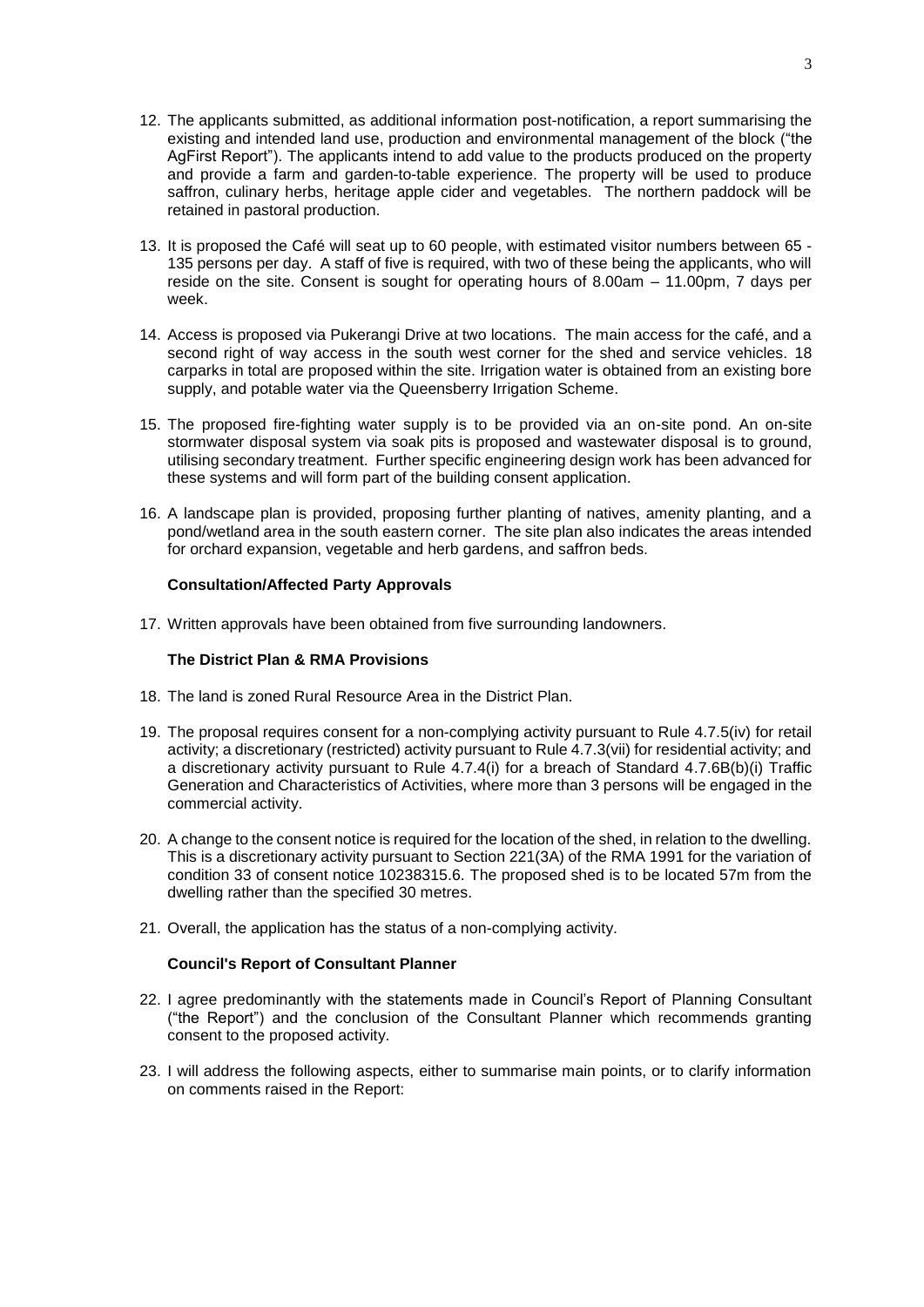#### *Rural character, rural amenity and visual effects*

- 24. The Consultant Planner considers, that as a consequence of landscaping, design, siting, and use of materials that any adverse visual effects of the proposal will be less than minor. I agree with this statement and further clarify in respect of the uncertainty around lighting that the applicants offer to include the following consent condition, or similar wording: *"A proposed lighting plan for the site shall be submitted to Council prior to occupation of any site buildings. Exterior lighting shall be down lighting to ensure that light spill beyond property boundaries does not occur."*
- 25. I acknowledge that retail activities are not generally provided for in the Rural Resource Area, unless ancillary to the growing of produce (including wineries) or making of art and craft products on the site. I agree with the Report that it is unlikely the scale of the restaurant proposal can be considered to be an ancillary activity to the growing of produce on the site. However, I do not wholly agree with the Consultant Planner's comment that the proposal could be undertaken in another zone which better aligns with and supports the proposed retail activity.
- 26. The main resource area in the District which provides for retail activity is the Business Resource area (BRA). It would be very difficult to undertake the concept of a farm and garden-to-table experience in the BRA due to a lack of available and/or suitable land area. The general surroundings of the BRA would not provide the appropriate environment to achieve the vision of the applicants' business model. It is correct that the proposed restaurant/café is not wholly reliant on the resources of the rural area, or subject site, to operate however it is central to the concept of the immersive dining experience. In particular, the saffron (already being successfully grown by the applicants) will feature as a hero ingredient in the menu items and preserves that are produced at the restaurant, as well as being sold on-site. Visitors will learn about the property's organic and regenerative growing practices, which would not have the same relevance if the restaurant and production areas were geographically separated.
- 27. I refer to Section 2.3 of the applicants AgFirst Report (Agenda Page 230) where it is noted that the proposed garden-to-table business model aligns very well with the trend domestically and internationally for increasing interest and demand for experiences that connect consumers with the way in which food is produced and the sustainability of food production systems. The AgFirst report notes that locating the restaurant on the property is integral to the business model.
- 28. The Consultant Planner does however consider that in this instance the retail activity would be at a scale which, if managed appropriately, could coexist, complement and enhance the existing and proposed rural productive use and the proposed residential activity. I agree with this statement.
- 29. I concur with the Consultant Planner that the effects on landscape, rural character, and rural amenity, after taking into account the potential for mitigation will be no more than minor and would be appropriate in this context.

## *Water Supply*

30. Confirmation of the potable water supply from the Queensberry Irrigation Scheme (QIS) has been raised in the Report. The applicant is currently obtaining the legal documents/instruments confirming their shares in QIS and we expect to provide these to Council prior to the hearing.

#### *Submissions*

31. Six submissions were received on the notified application, with five being in support and one opposed. Points in the opposing submission from the Otago Regional Council have been discussed in the Report under various headings. I consider that the majority of the ORC's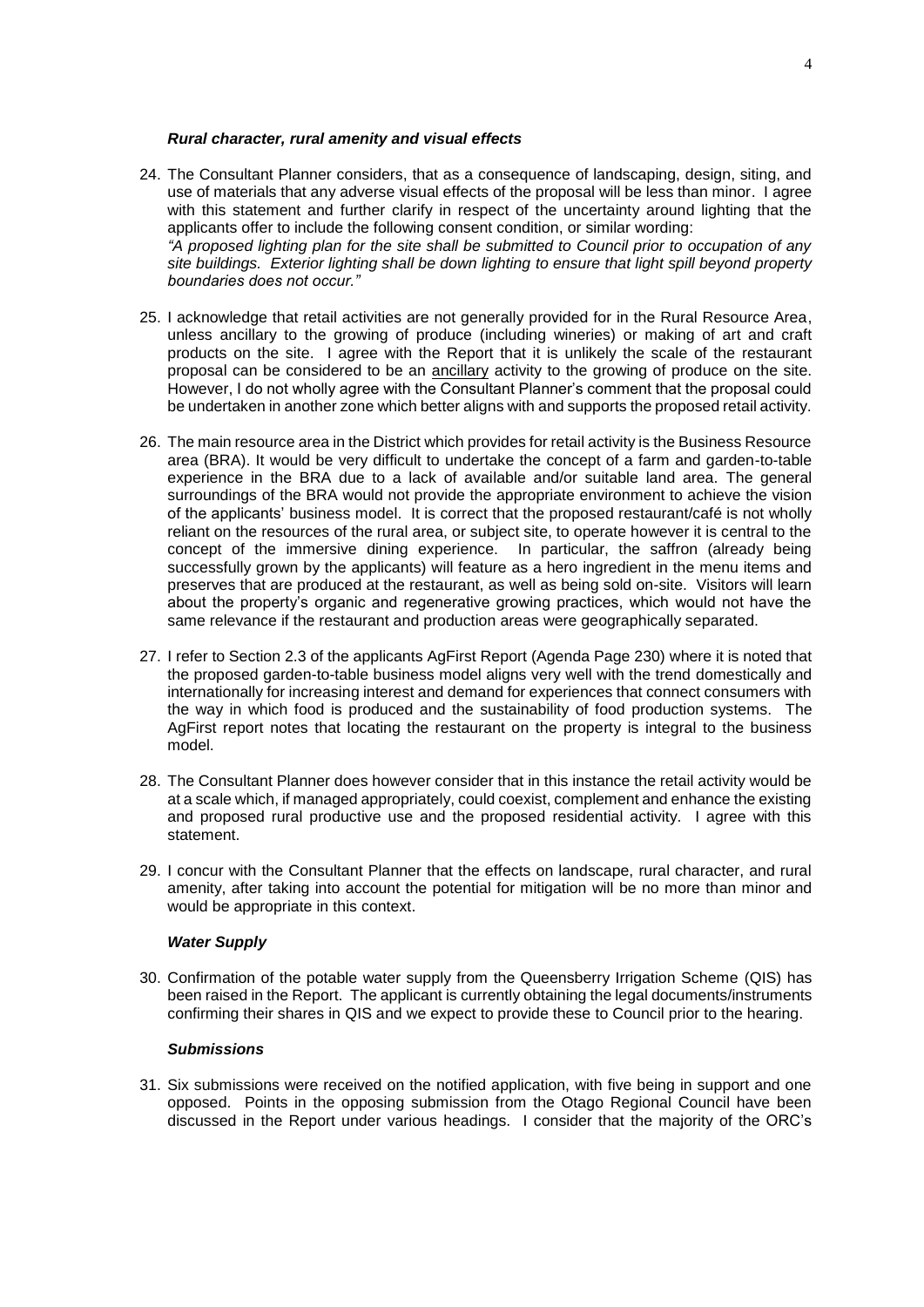potential concerns have been considered and addressed by the subsequent AgFirst Land use, Production & Environmental Management Plan that the applicants commissioned.

- 32. Concern for loss of soils and soil fertility, and rural productive use I agree with the Consultant Planner that the clustering of buildings, overall scale of built form proposed, and retention of open pastoral areas will not result in significant adverse effects on the soil quality or the productive potential of the site, except for a very small proportion of it (1%).
- 33. Reverse sensitivity is not considered an issue, given that all of the immediately surrounding landowners (five) have provided written approval and there were no other opposing submissions on the application at all. Consent notice conditions address reverse sensitivity effects on the State Highway and existing rural activities.
- 34. I refer to the ORC's concern that no documentation supports the application statement that the underlying subdivision anticipated future development of the lot. I do not agree with this statement, and instead concur with the Consultant Planner's Report that the underlying subdivision did reasonably consider that the likely future land uses could include residential activity and consent notices to manage this land use were established. Therefore, the environment could include some level of built form and domestication. I agree that the effects of the proposal on the openness and rural character will be appropriate.
- 35. The Report discusses 'precedent' and notes that the ORC were concerned regarding this matter. ORC consider that the proposal would fragment a rural, productive site and risk further fragmentation due to a reduction in primary productive area. However, I note that the applicant's agribusiness expert considers the economic value of production on this property will be significantly enhanced by the conversion of the southern block to horticultural production.
- 36. I concur with the Consultant Planner that the proposal can be considered to nullify concerns regarding precedent, given it will both complement and enhance the productive potential of an existing site whilst ensuring the rural character and amenity values are maintained.

#### **Conditions of Consent**

- 37. I comment only on proposed condition 1 of Section 221 of the consent, as below. All other proposed conditions are considered appropriate.
- 38. Condition 1 of Section 221 Consent Notice Cancellation. It is my experience in dealing with the further legal process of a consent notice variation that the resource consent needs to specify the change to the wording. Therefore, it is my suggestion that the condition is reworded as follows (my changes or additions underlined):

It is resolved that pursuant to Section 221(3) of the Resource Management Act 1991 that Consent Notice 10238315.6 be amended in respect of Condition 33, attached to Record of Title 696782 (Lot 2 DP 487254), specifically:

*33. The building footprint associated with any dwelling on Lots 2 – 6 and 26 shall not exceed 500m<sup>2</sup> , and the maximum footprint of any building accessory to a dwelling shall not exceed 100m<sup>2</sup> . All buildings accessory to a dwelling shall be located within 30 metres of a dwelling, with the exception of the accessory building approved under RC210352.*

## **Objectives and Policies, Section 104 & Part 2 of the Act**

39. The Report identifies the objectives and policies of the District Plan which are relevant to this proposal, and an assessment of the same was undertaken in the application. Assessment against the provisions of the Partially Operative Regional Policy Statement for Otago (PORPS) are also in included in the Report. I agree with the Consultant Planner that the proposed